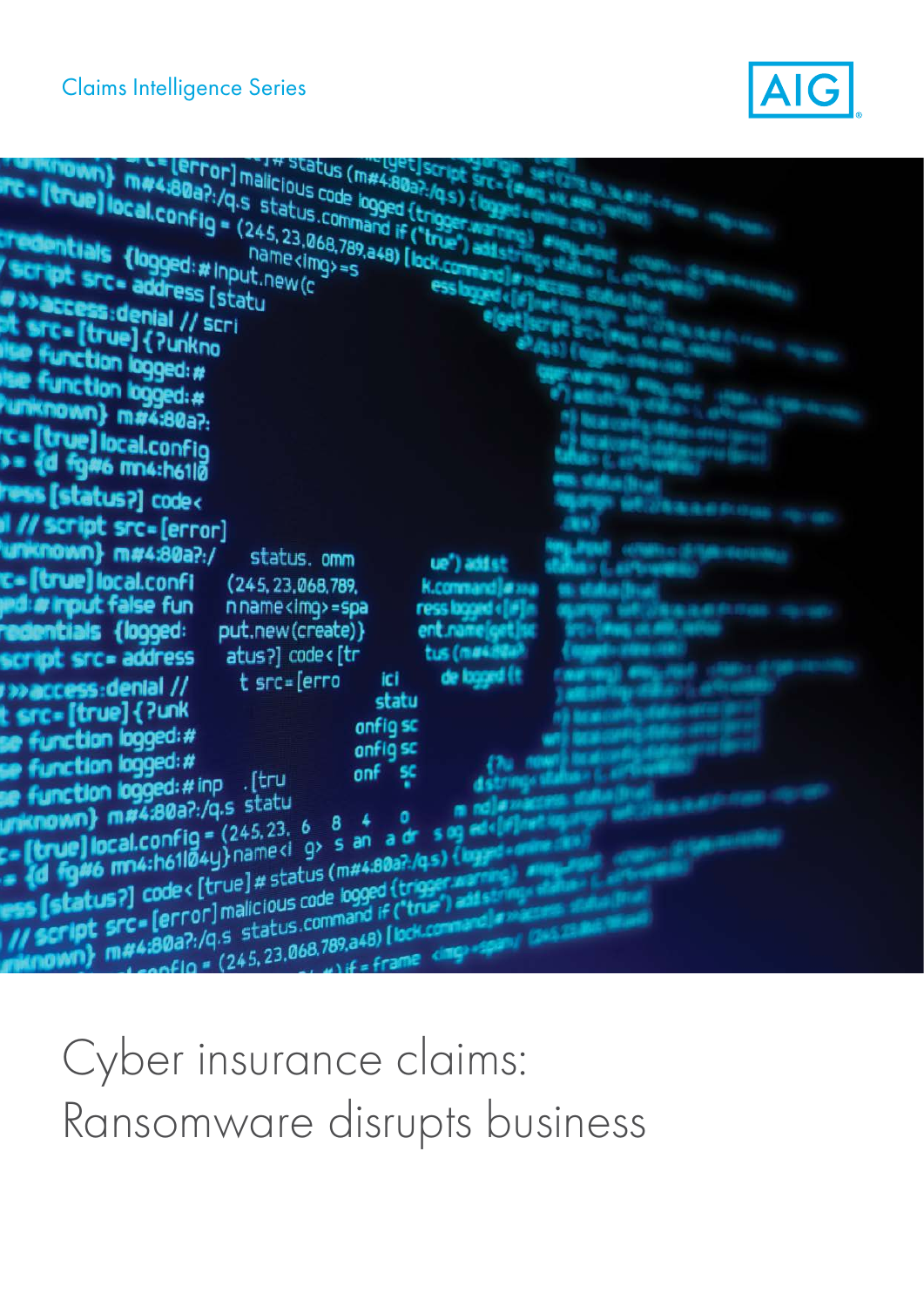AIG's 2017 cyber claims statistics reflect both the growing maturity of the cyber book of business and a threat environment which has, in recent months, been characterised by a series of sophisticated, systemic malware and ransomware attacks, including WannaCry and NotPetya. While business/network interruption was a significant issue for many European organisations, the majority of these losses were underinsured.

As had been predicted early last year by AIG's cyber experts, 2017 was a year of widespread ransomware attacks and cyber business interruption. AIG's claims statistics show that over a quarter of cyber claims (26%) received in 2017 had ransomware as the primary cause of loss. This is a significant leap from 16% of claims in the years 2013-2016.

"The combination of leaked National Security Agency (NSA) tools plus state-sponsored capabilities triggered a systemic event," says Mark Camillo, head of cyber for EMEA at AIG. "The Wannacry outbreak, which hit hundreds of thousands of machines around the world, could have been worse in terms of scale and insured losses if a UK researcher hadn't quickly found and activated the kill switch."

After ransomware, data breach by hackers, other security failure/ unauthorised access and impersonation fraud were the other main breach types. While the proportion of claims caused by employee negligence reduced marginally to 7% in 2017, human error continues to be a significant factor in the majority of cyber claims.

#### **At a Glance**

- AIG saw as many claims notifications in 2017 as in the previous four years combined, receiving the equivalent of one claim per working day.
- •Ransomware remains the top cause of loss for cyber claims (the key impact being business interruption), reflecting an increased incidence of such attacks worldwide.
- •Professional Services, Financial Services and Retail are at the top of the list when it comes to cyber claims, but incidents are spreading more broadly among a range of sectors, indicating that no industry is immune to cyberattack.

| 26% |  | Ransomware                                                                   |
|-----|--|------------------------------------------------------------------------------|
| 12% |  | Data breach by hackers                                                       |
| 11% |  | Other security failure/unauthorised access                                   |
| 9%  |  | Impersonation fraud                                                          |
| 8%  |  | Other virus/malware infections                                               |
| 8%  |  | Other                                                                        |
| 7%  |  | Data breach due to employee negligence (e.g. sending wrong data)             |
| 6%  |  | Physical loss or theft of information assets                                 |
| 4%  |  | Legal/regulatory proceedings based on violations of data privacy regulations |
| 4%  |  | System failure/outage                                                        |
| 3%  |  | Other cyber extortions                                                       |
| 2%  |  | Denial of service attacks                                                    |
|     |  |                                                                              |

#### Fig 1 **Cyber Claims received by AIG EMEA (2017) – By reported incident**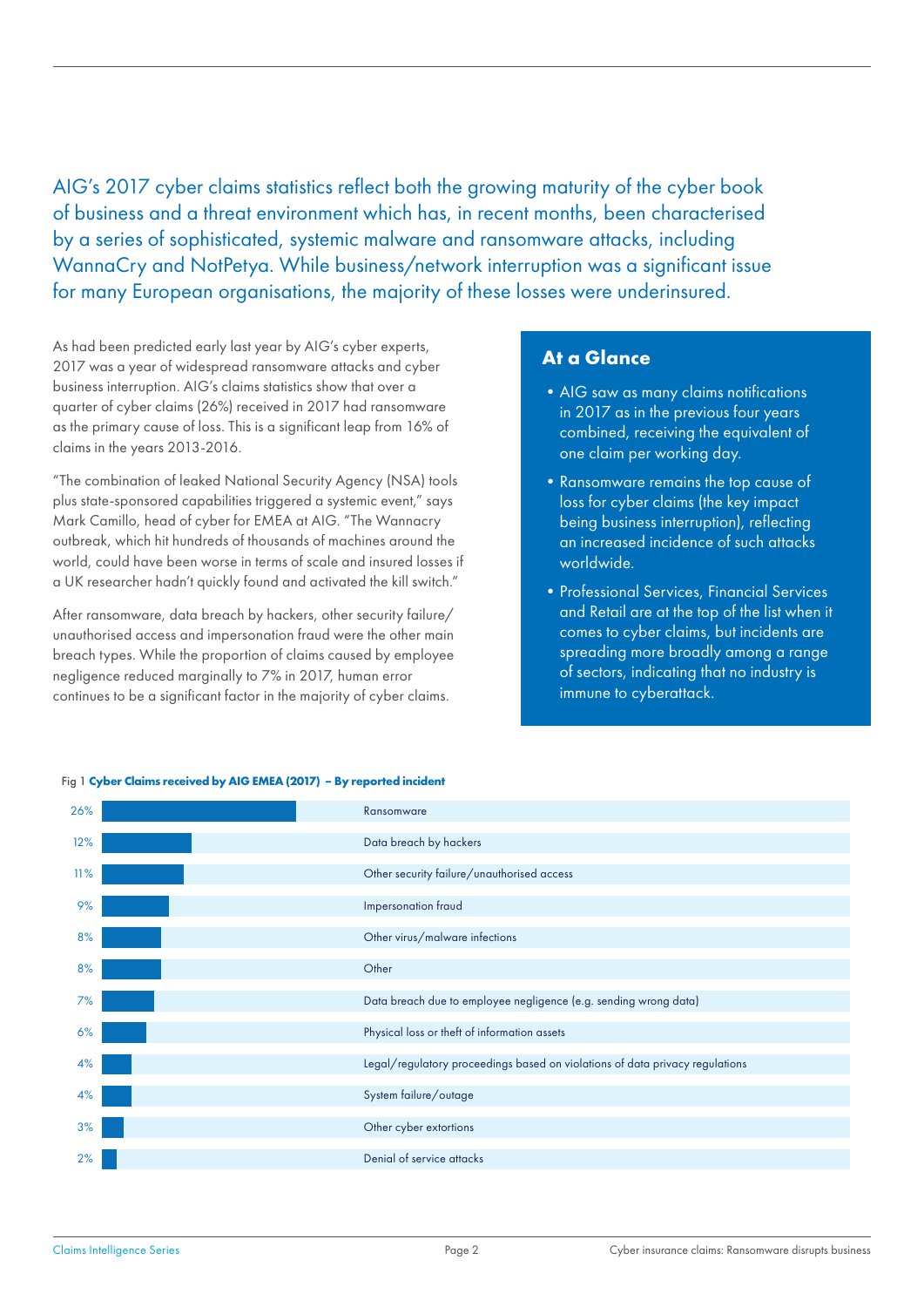

#### Fig 2 **Cyber Claims Received by AIG EMEA (2013-2017) - Volume**

Claims frequency has also increased yet again in the last year. In 2017 AIG's specialist cyber claims staff were handling the equivalent of one claim per working day. The growth in claims frequency reflects a broader trend of cyber loss escalation.

As cyber insurance becomes a more common purchase for many organisations, buyers are also becoming more familiar with the product. They understand more fully the scope of their cover and what incidents can and should be notified to their insurance carrier.

Take-up of cyber insurance grew substantially in the wake of a wave of systemic ransomware and distributed denial of service (DDoS) attacks. This in itself is likely to contribute to greater claims frequency going forward. "We're seeing a lot more interest now from non-traditional buyers of cyber insurance, so can expect an increase year-over-year in the number of claims, just based on the growth of the premium," says Camillo.

**"The Wannacry outbreak, which hit hundreds of thousands of machines around the world, could have been worse in terms of scale and insured losses…" Mark Camillo**

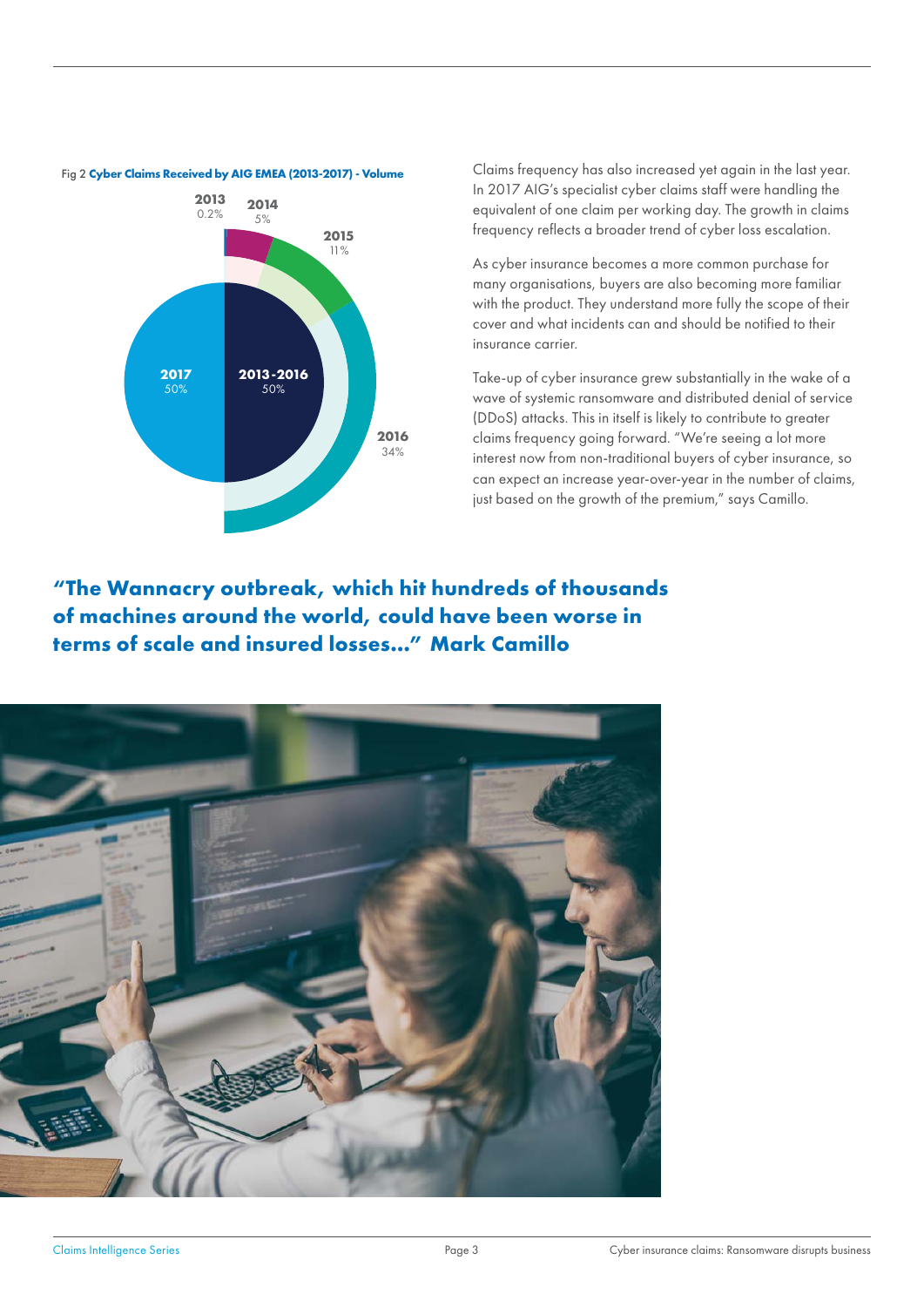# A threat for all industry sectors

AIG's claims statistics reflect the fact that no sector is immune to cyber attack. In 2017, cyber claims notifications were made by insureds in eight sectors that had previously not featured at all in AIG's cyber claims statistics. This is a continuing trend, whereby a larger number of notifications each year are coming from an increasingly broader range of industry sectors, such as energy and transportation, and not just those traditionally associated with cyber risk.

While financial services continues to be a major contributor of claims, the sector made up a lower percentage in 2017 (down to 18% compared to 23% in the years 2013-2016). The very nature of the business of banking and insurance, the fact that financial institutions (FIs) collect and store vast amounts of data and are subject to stringent regulation (and potentially steep fines), has meant that financial services firms have always needed a robust approach to cyber risk.

| 18% | <b>Professional Services</b>                 |
|-----|----------------------------------------------|
| 18% | <b>Financial Services</b>                    |
| 12% | Retail / Wholesale                           |
| 10% | <b>Business Services</b>                     |
| 10% | Manufacturing                                |
| 8%  | <b>Communications Media &amp; Technology</b> |
| 5%  | <b>Hospitality &amp; Leisure</b>             |
| 5%  | Public Entity & Non-Profit                   |
| 4%  | Energy                                       |
| 4%  | Transportation                               |
| 8%  | Other Industries / Services*                 |

#### Fig 3 **Cyber Claims received by AIG EMEA (2017) – By industry**

\*Food & Beverage, Construction, Real Estate, Agriculture, Information Services Note: Figures may not add up to 100% due to rounding

However, the reduction in the proportion of claims coming from FIs could simply reflect the steady growth in claims from other industry sectors, as a result of the growing maturity of AIG EMEA's cyber book of business. According to Camillo, "Historically the financial services segment has always been one of the biggest segments for us, but since last year we started to see a lot of other industries taking out our coverage. This was particularly driven by the events over the summer."

"Many of the recent ransomware attacks have been indiscriminate in terms of which industry they hit," he continues. "If the users of the software that's being targeted have a particular vulnerability they are going to get impacted by these blanket attacks that we saw a lot of in 2017. But it will be interesting to see if we get more targeted attacks in 2018, particularly with the current political environment ripe for state-sponsored activity."

Professional services saw a significant increase in its proportion of overall claims (up to 18% from 6% in 2013-2016), while other sectors more commonly associated with cyber claims saw their shares decrease. "Professional services have become more of a target for data theft," says Kathy Avery, financial lines major loss adjuster, AIG. "Certainly solicitors and accountants with large databases of clients are attractive to cyber-criminals because of the quality of the data they hold, and are vulnerable to cybercrimes that target regular financial transactions."

"There's still an attitude that company leaders think, 'it won't happen to me' or 'I don't have any interesting data so why would I be a target?' But even if a business doesn't hold interesting data it can still fall victim to ransomware extortion, and if files are encrypted the business cannot function," she adds.

# **"Professional services firms – including solicitors and accountants – have become more of a target for data theft." Kathy Avery**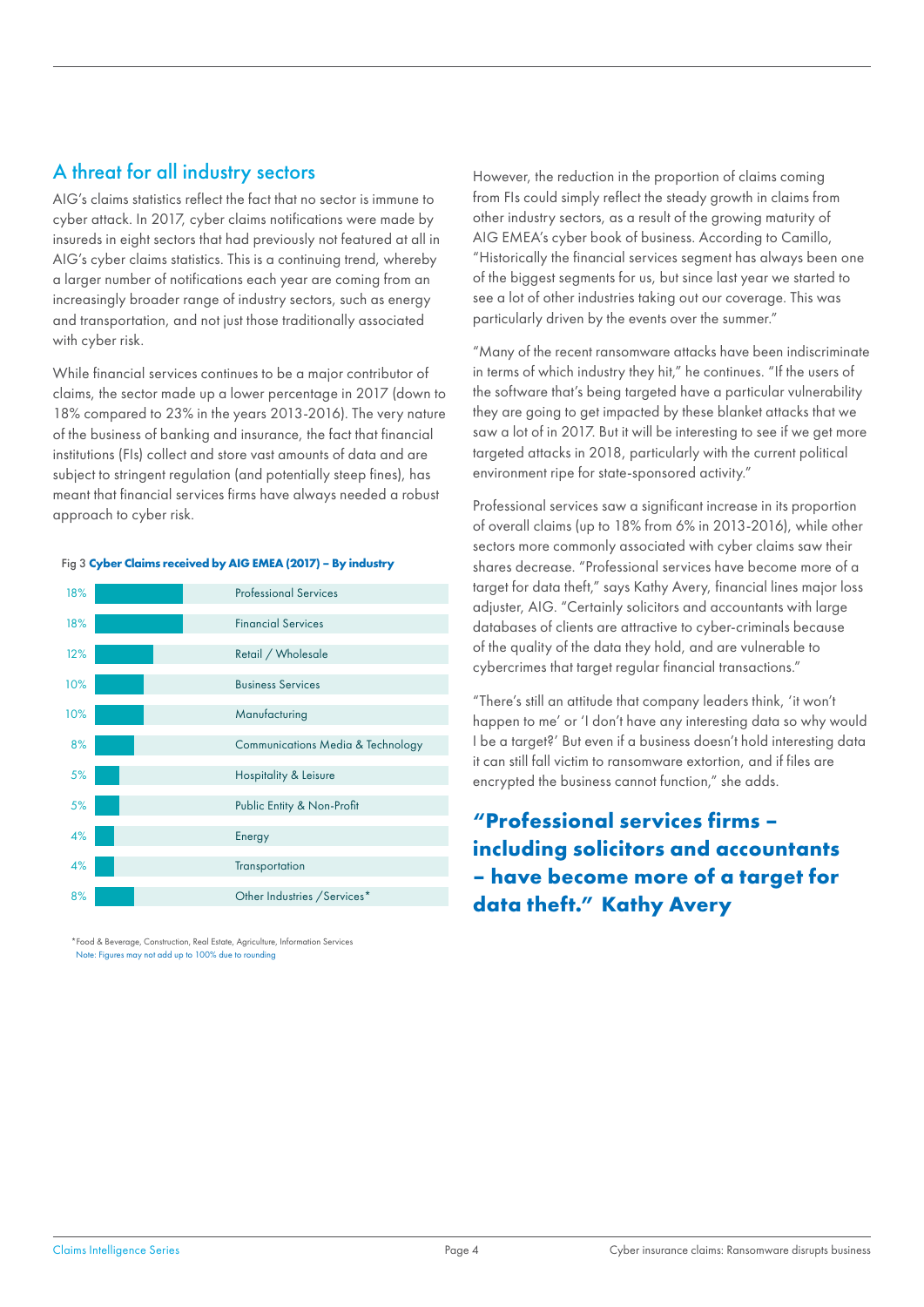### Ransomware becomes commoditised

Major systemic events impacted organisations in many European countries last year. WannaCry targeted a Windows vulnerability that was used to spread malware to hundreds of thousands of machines in over 150 countries. It impacted companies in numerous sectors, including healthcare, financial services, logistics, education and manufacturing.

Over the past 24 months ransomware has become increasingly commoditised with the creators of more recent variants offering revenue-sharing agreements to "affiliate partners". There is no longer a guarantee that insureds will get their data back, even if they pay the ransom. The "professionalism" associated with earlier strains of ransomware – where call centres were provided to talk victims through accessing Bitcoins in order to pay the ransom and get their data restored – has now all but gone.

However, Ransomware-as-a-Service still poses a threat to organisations. Companies may not think their data is important or likely to be compromised, but the claims experience in 2017 demonstrated that ransomware attacks are largely indiscriminate and can impact organisations from all sectors and of all sizes. AIG anticipates that the automation and commoditisation of ransomware will continue to be a trend with businesses and individuals facing an increasing number of attackers.

There is also an expected shift in emphasis towards "cryptojacking"1. Over the course of 2017, the crypto market appreciated more than 1,200%2. But the increase in the value of electronic currencies has drawn the attention of cybercriminals, who are increasingly taking over networks and using malware to mine for cryptocurrency.

Looking ahead, the more traditional forms of extortion are expected to become an issue in data breaches and become more targeted. This is currently a trend in the US market but has also resulted in losses for European companies, particularly those with a US presence. The EU General Data Protection Regulations (GDPR) is likely to become another tool for negotiation by extortionists, who will threaten to compromise an organisation's data unless a payment is received, knowing that the consequences will be more significant under the new regime.



## Network interruption: A severity loss

The claims statistics show that disruption to business (described as 'network interruption' in describing cyber business interruption) as a primary source of loss was down year-on-year compared to 2013-2016, despite evidence that business interruption was a significant issue for many European organisations in 2017. While network interruption loss was one of multiple causes of loss for a significant number of claims, it was not always cited as the primary cause and – as a result – is underrepresented in the claims statistics.

"Quite often insureds don't understand at the initial notification what's going to be the problem," explains Martin Overton, cyber specialist EMEA at AIG. "They just think it's malcode or somebody trying to do an extortion attempt on them. It's not until a forensic team has been brought in and a deeper dive has been done that they find out this is going to have an impact on their business, because they can't get access to their data or their systems have been knocked offline."

<sup>1</sup> https://www.forbes.com/sites/jasonbloomberg/2018/03/04/top-cyberthreat-of-2018-illicit-cryptomining/#48b90c4d5ae8

<sup>2</sup> https://www.forbes.com/sites/cbovaird/2017/11/17/why-the-crypto-market-has-appreciated-more-than-1200-this-year/#53e14c226eed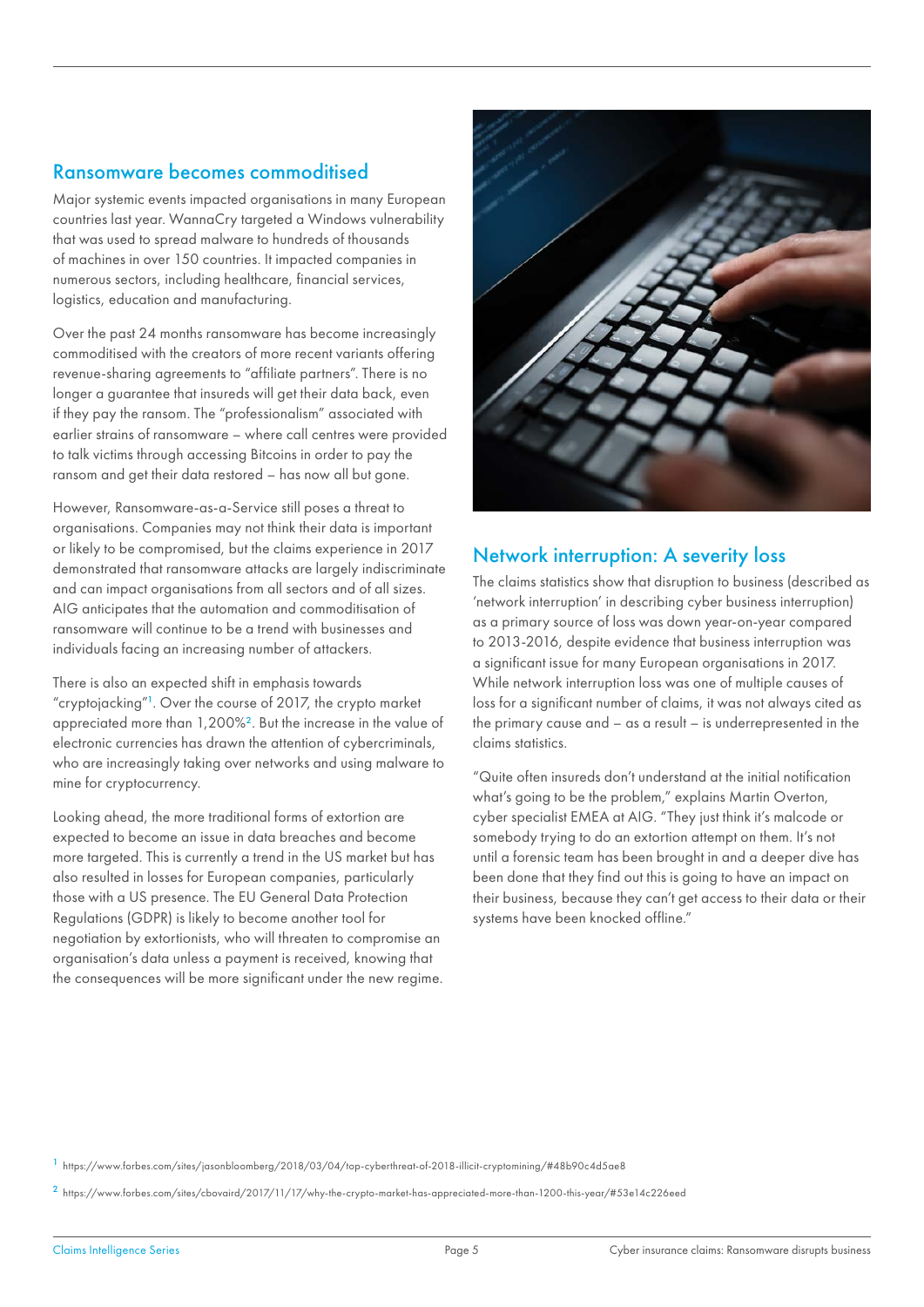It remains the case that many companies do not have cyber insurance to indemnify them for network interruption. Much of the financial impact incurred during last year's ransomware attacks, for instance, was a balance sheet loss (see box-out).

Of the claims that were received in 2017, it is clear that the severity of network interruption losses can vary significantly depending on duration, company size and industry, with AIG Europe's indemnified network interruption losses in 2017 ranging from \$3,250 to \$5.2 million.

Insureds that do not have strong cyber security protections in place and/or back-ups of their data are most likely to suffer from network interruption following a ransomware attack, according to José Martinez, vice president of financial lines major loss claims, EMEA, AIG. "This is a particular concern for SMEs because their systems tend not to be as robust and they may only do their backups periodically," he says.

"Generally speaking, when companies have back-ups, in pretty much all the cases that I've seen they are not interested in paying the ransom," he continues. "However, there were a couple of instances last year where this was a real issue and some companies were really on their knees because they did not have good back-ups. So they had to consider making a payment in order to recover their data."

"In these cases, the longer it goes on, the more they suffer financially," he adds. "Certainly in 2017, far more than in previous years, we've seen insureds asking for our forensic partners KPMG to help them deal with ransomware, to try and get information decrypted or to go back to previous backups. And in addition to the forensic support, some of them have started to submit claims for the consequential losses of not having access to their systems and data, having to send staff home etc."

**"There were a couple of instances last year where companies were really on their knees because they did not have good back-ups." José Martinez**

#### **Business interruption remains woefully underinsured**

Much of the business interruption wrought by ransomware encrypting data and other attacks that brought systems offline in 2017 was not insured. The headline-grabbing ransomware attacks were not necessarily motivated by financial gain, but by a desire to cause disruption by state-sponsored actors.

This was achieved on a massive scale and could have been significantly worse had WannaCry continued unchecked. While ransom payments only generated less than \$150,000, total economic losses associated with WannaCry are estimated at \$8 billion<sup>3</sup>, with half a billion dollars attributed to direct costs and indirect business disruption4.

As malware and ransomware become more sophisticated, losses associated with business interruption are expected to rise. Yet despite the network interruption threat to organisations being so substantial, it is not capturing the attention it deserves.

"When I go and talk to insureds with the underwriters or the brokers quite often they don't appear to be particularly interested in business interruption, which is odd because that is the biggest problem for most companies nowadays," says Martin Overton, cyber specialist, EMEA at AIG.

<sup>3</sup> https://uk.reuters.com/article/uk-cyber-lloyds-report/global-cyber-attack-could-spur-53-billion-in-losses-lloyds-of-london-idUKKBN1A20AH

<sup>4</sup> https://www.jbs.cam.ac.uk/fileadmin/user\_upload/research/centres/risk/downloads/crs-cyber-risk-outlook-2018.pdf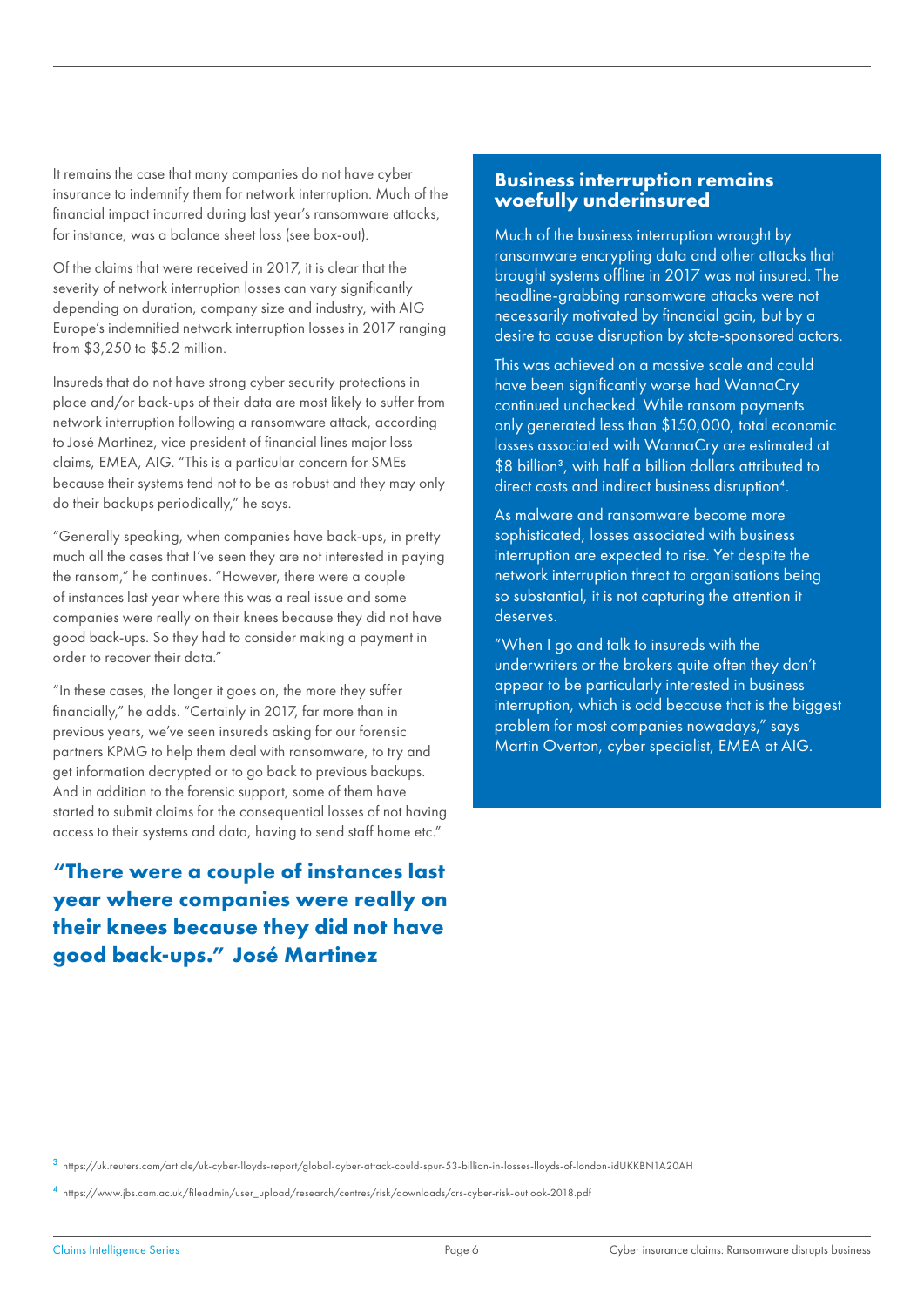

### GDPR tops list of data breach trends

A surge in data breach and other security failure claims after GDPR comes into force on 25 May 2018 is expected. Companies will be more inclined to report breaches, with the impact on cyber claims similar to that witnessed in the US after state breach notification laws came into effect.

"A lot of smaller insureds receive advice that they should make a notification but they're not obliged to under the current statute," says Avery. "But that's not going to be an option for them when the GDPR comes into force in May. We're certainly anticipating more notifications after that."

She notes there has been a shift in attitudes towards personal data since the Cambridge Analytica and Facebook personal data scandal story broke and expects this could impact the type of claims received in 2018, with consumers being significantly less accepting of their personal data being breached than they were in the past.

"We recently dealt with a claim following a breach at a university," she says. "They made the notification as if GDPR was already in place. That proved to be quite a costly exercise and it was also difficult for them to manage reputationally. When you notify 100,000 people that can snowball into quite a big undertaking. Individuals can be quite upset when they get these data breach notification letters, even if they are precautionary."

The outcome of the collective action in the UK courts against the supermarket giant Morrisons, filed by staff, will be an important test case on how courts are likely to compensate those whose data has been compromised. The employees are seeking compensation for the "upset and distress" caused after the personal data of nearly 100,000 staff was stolen in 2014<sup>5</sup>.

There is some anticipation the introduction of GDPR could see more shareholder lawsuits against companies and their directors in the future. The US has had strict notification requirements for a number of years and nearly every high-profile cyber breach is met with at least one class action lawsuit.

While the same level of litigiousness and collective redress mechanisms do not yet exist in Europe, the Morrisons ruling could pave the way for similar actions to be brought in the future. "If in the case of Morrisons there is an award or damages based on the emotional distress caused by the loss of data, that could be significant and set an interesting precedent," says Camillo. "It could fuel more of these types of actions against organisations once they have notified the public of a breach."

<sup>5</sup> https://www.independent.co.uk/news/business/news/morrisons-data-leak-staff-payout-details-sensitive-data-personal-online-hack-a8086521.html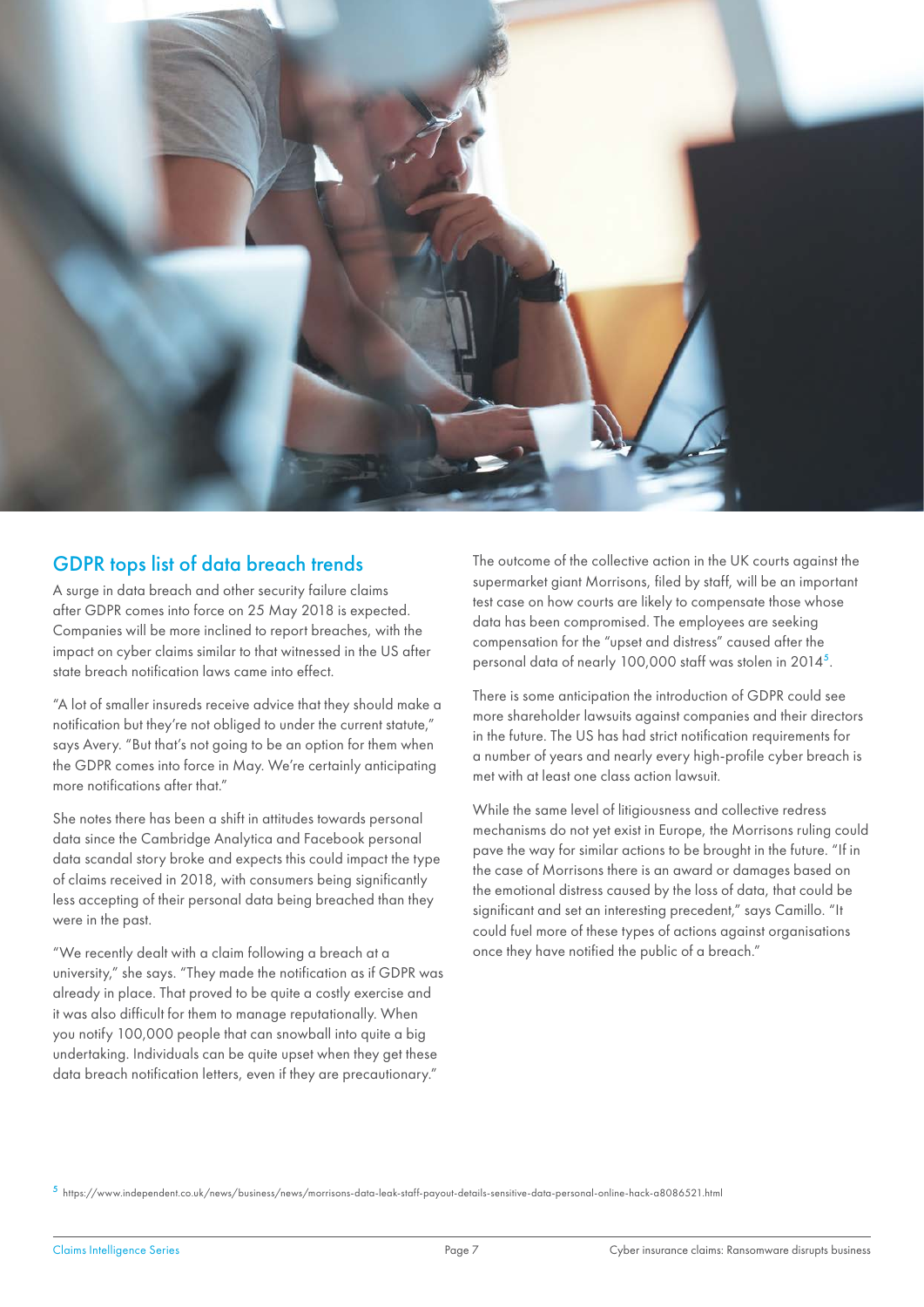"Most directors and officers (D&O) policies are not going to have an exclusion for shareholder legal action brought following a cyber breach, so they are going to respond in light of those types of claims," he continues. "There is currently quite a lot of uncertainty leading up to GDPR because there's also the element of the fines and penalties. This could be the first year that we start seeing some of those things coming to light, depending upon how aggressive regulators choose to be with the new laws."

Under the GDPR there are two types of fine that can be levied against firms for failing to have the necessary systems and security in place to protect third-party data. The first is up to €10 million, or 2% of annual global turnover of the previous year, whichever is higher. The second is up to €20 million or 4% of annual turnover of the previous year, whichever is higher.

"You may start getting more clarity later in 2018 as to whether the fines and penalties are actually insurable," says Camillo. "In a few countries across Europe we know it will be prohibited, but in other jurisdictions, including the UK, it's not exactly clear. The government has made remarks that insurance policies could possibly pay for the more administrative fines or penalties."

**"We know these vast botnet armies are out there right now, and they don't show any sign of slowing down." Martin Overton**

#### **Companies failing to install DDoS defences**

Two years on from the Mirai botnet that brought down DNS provider Dyn, DDoS vulnerabilities remain a threat and companies are not doing enough to protect their networks from such attacks.

The Reaper botnet is the latest variant. Like Mirai it is comprised of a large number of unsecured home devices that make up the Internet of Things (IoT), including home routers, IP cameras and baby monitors.

"The Reaper botnet is mainly made up of IoT devices that can potentially push out over 1.6 terabits per second... that's a huge amount of data," says Overton. "We know these vast botnet armies are out there right now, and that they don't show any sign of slowing down, but a lot of companies are not putting the necessary defences in place."

While there are now a number of solutions available in the market that are guaranteed to keep systems up and running during an attack, firms are not doing enough to install DDoS protections and SMEs are likely to be put off by the associated costs.

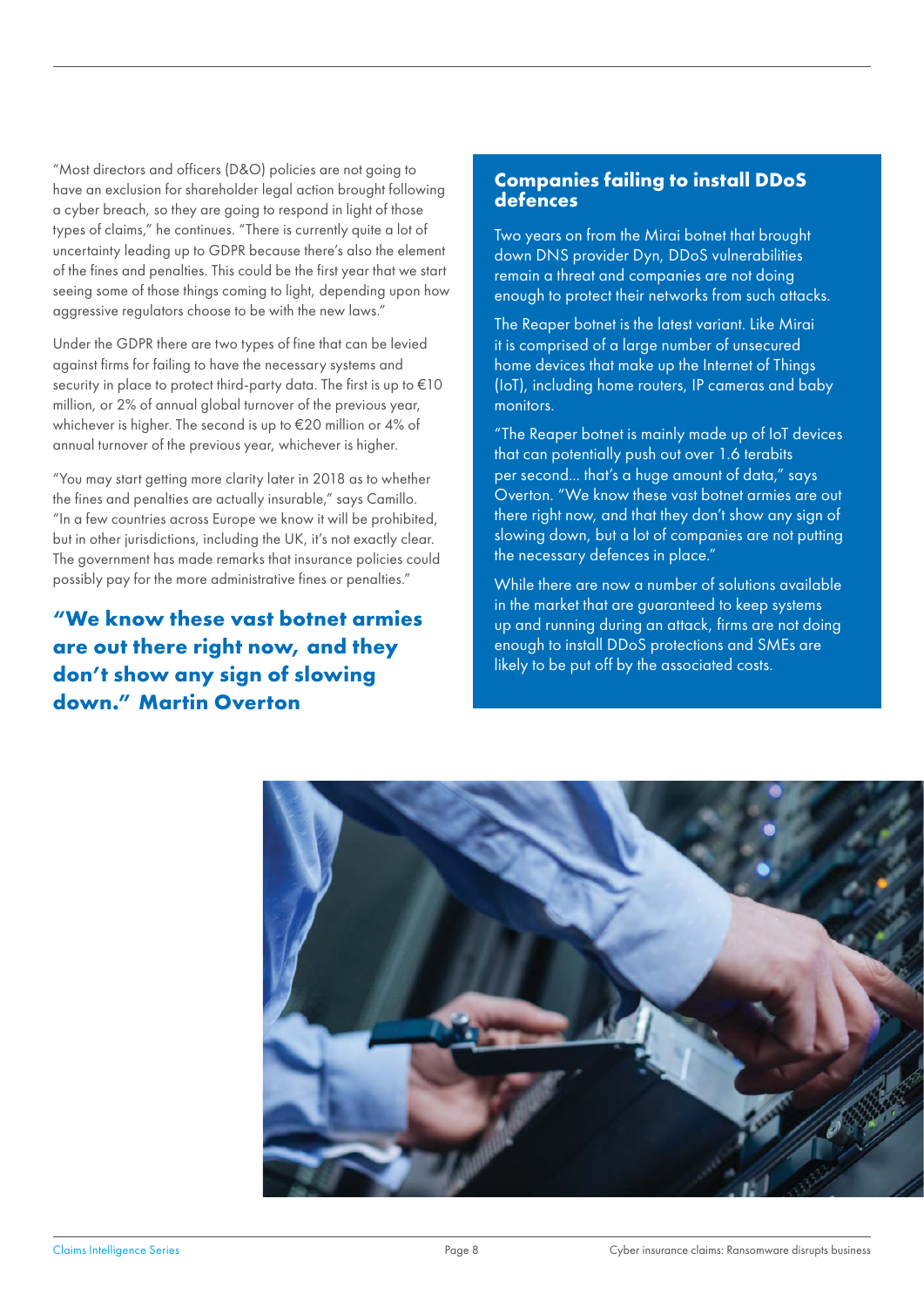# Conclusion: Time for a cyber health check?

AIG anticipates that the significant financial consequences of business/network interruption will continue to be felt through 2018, driving demand for cover and the continued growth of the cyber insurance market across Europe. As the business grows there is the natural expectation that claims frequency will continue to increase, and possibly also the severity of those claims.

Claims trends over the next 12 months will continue to be impacted by the commoditisation of ransomware, an expected spike in data breach losses later in the year due to the influence of GDPR and the continued influence of state actors against an increasingly fragile and politically-uncertain backdrop. Certainly traditional cyber extortion and impersonation fraud are among the trends to watch, and employees remain the first line of defence against such attacks.

Whatever their size or sector, organisations operating in an interconnected and increasingly digital world have never been more vulnerable to attack and to the potentially dire financial consequence arising from such attacks. AIG anticipates the systemic nature of ransomware attacks witnessed in 2017 is just the tip of the iceberg and that this will become even more of a challenge in the future.

While prevention is always better than cure, organisations must prepare for the inevitability that their systems and networks will, at some point, be breached. Cyber-resilient organisations are those that prepare for this and practise their response, in addition to implementing a robust cyber risk strategy and ensuring they are indemnified for the full range of cyber exposures, including network interruption.

#### **Top cybersecurity risks for businesses**

Our claims experience suggests that, in terms of security failures, the top risks for businesses are:

- External servers with remote access combined with weak passwords. This offers an opportunity for the introduction of malware and ransomware. Remote access should be carefully controlled.
- •Lack of user awareness permitting hacking by phishing for passwords. The user engages with the content of a phishing email and is directed to a fake log in page where credentials are harvested opening the victim's account to hackers. Users should ask themselves "do I trust this email?" Any request for log-in details is a red flag for phishing.
- Weak log-in protocols. The risk from phishing is eliminated if two factor authentication is enabled, requiring a secondary code for account log in. As a minimum, this should be adopted for business directors and partners, and employees involved in payments.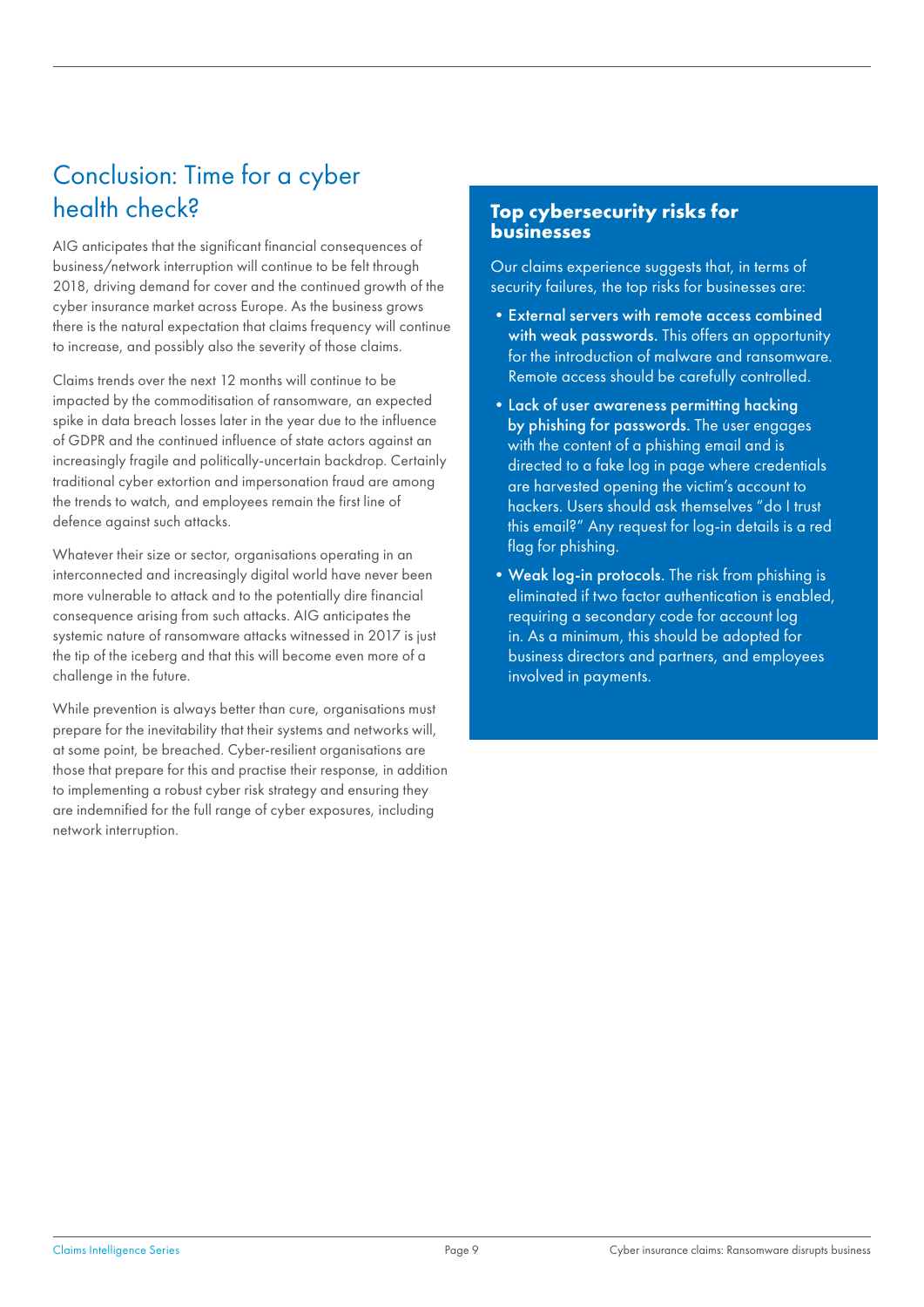

# Claims case studies

# Manufacturing firm suffers business interruption following ransomware attack

The insured designs and manufactures cranes, excavators and heavy and specialised lifting equipment.

On 1 December, the insured discovered that it had been the subject of a ransomware attack. Up to 85% of its folders and documents had been encrypted. The insured called the AIG CyberEdge hotline and received incident response services from an IT forensic firm. Following advice, it decided to restore data with the back-ups. This work was finalised on 3 December.

As a result of the failure of the IT system, employees of different departments were unable to work on 1 and 2 December because they could not access the server. The insured employs approximately 300 production staff and engineers. Its main business consists of turnkey projects or engineering projects in which the use of IT equipment is essential in carrying out the work. The engineering team stores information on the company server in order to enable sharing of information amongst employees. The engineering staff bills their chargeable hours directly to a project. The inability to perform work by the engineers during this two-day period therefore directly impacted the numbers of hours the company could bill for. It was difficult to recoup these hours at a later stage because the insured had deadlines to meet on its various projects and not meeting those deadlines would result in customers invoking penalty clauses.

Coverage was provided for the extra cost of engineering staff to guarantee the continuity of the operation and timely completion of the projects.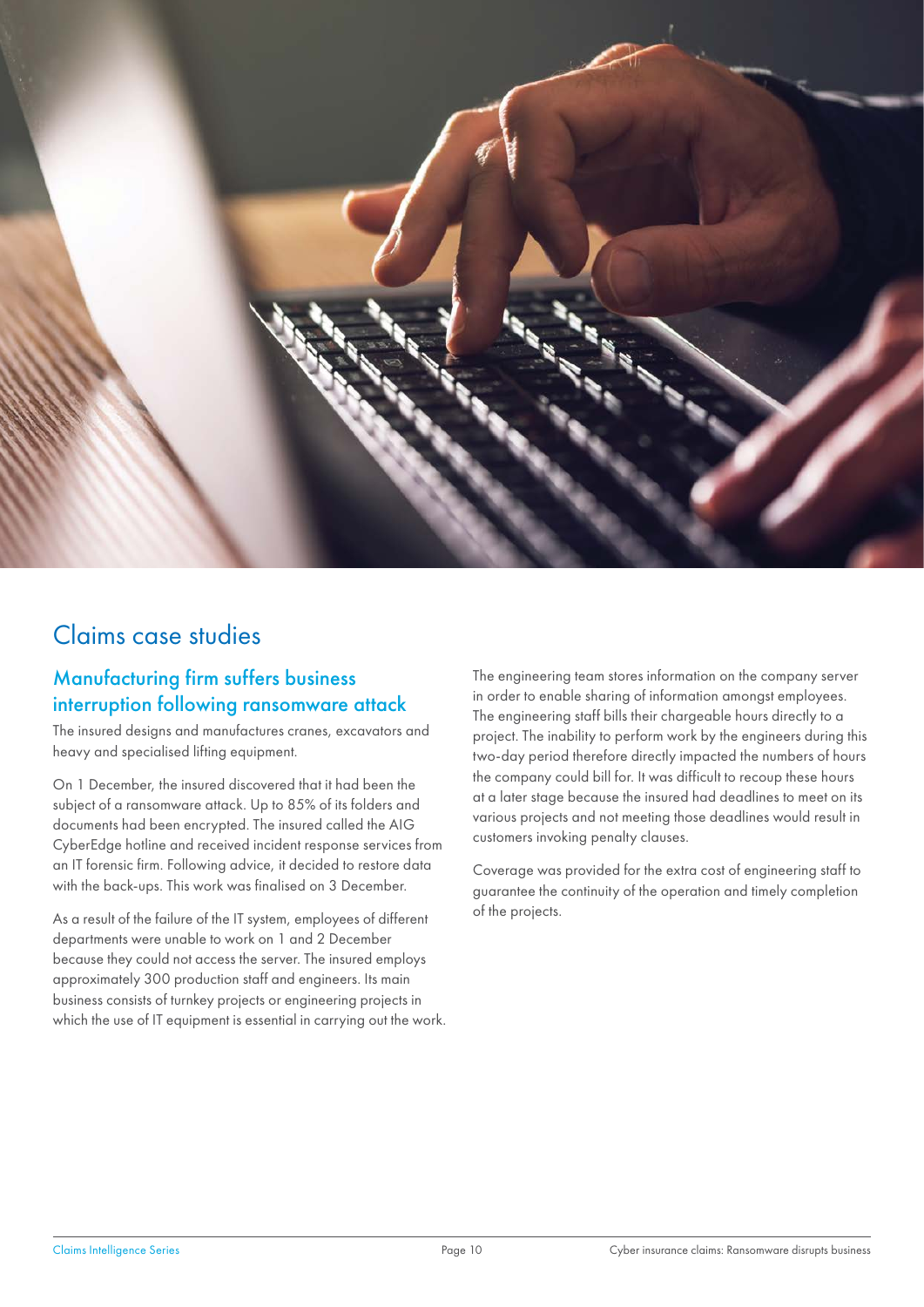# DDoS and extortion threat against a financial institution

The insured financial institution received an email ransom demand for one bitcoin, or the attackers would launch a DDoS attack against the insured. If the ransom was not paid, they also threatened to increase the ransom to ten bitcoins.

With assistance from AIG the insured engaged a DDoS protection service to mitigate the impact of any attack and notified their ISP of a potential attack, rather than trying to manage the situation on their own with inadequate resources such as firewalls.

Investigations into the incident suggested that the would-be attackers were based in Latvia. The group claimed to be 'XMR Squad', a group that had launched DDoS attacks against several companies over the previous week and hence it appeared to be a credible threat. However, intelligence received from the Bank of England suggested that the email was likely to have originated from a copycat rather than the official group.

There was no indication that the prospective attacker obtained access to personal data controlled by the insured. Ultimately the threat did not materialise, and there was no negative impact to the confidentiality, integrity or availability of the insured's data assets.



The insured's website and digital platform both remained online and operational, albeit with increased and ongoing monitoring and traffic analysis in place. The financial institution did not suffer any serious financial loss, aside from costs associated with securing outside legal and other crisis-management advice relating to the incident, and indeed significant management time spent investigating and resolving it. The incident response costs were paid by AIG.

# Targeted phishing attack on luxury goods business

The insured business appeared to have been the victim of a phishing email scam, first targeting its employees and then its clientele.

The preliminary investigation into the incident revealed that an employee had clicked on a link contained in a phishing email nine months before the insured became aware of any issues, thereby exposing his mailbox to the perpetrators. At least two other employees' email inboxes were affected when they clicked on a link in similar phishing emails they received. The perpetrators may have obtained contact information for clients by gaining access to these three inboxes

Subsequently, over the course of 12 months, and with increasing frequency, the insured received queries from clients who had received "spoofed" phishing emails claiming to be from the insured but which, in fact, were from the scammers. These emails, like the one originally received by the three employees, prompted the clients to click on a false link where they were asked to provide login credentials, payment card information and other personal information used to support the insured's "know your customer" analysis.

Several clients who had reported receipt of this phishing email were listed on a spreadsheet found in one of the employee's email boxes. This spreadsheet was a master list of clients, containing approximately 21,000 email addresses.

Forensic IT specialists engaged on advice from AIG blocked access to the suspect URL and performed a targeted investigation of affected mailboxes determining what data was accessed. Following a deep analysis of the data the compromise was narrowed to less than 1,000 data records. This allowed the insured to formulate a bespoke, personalised response for affected clients, many of whom were high-net-worth, high-profile individuals.